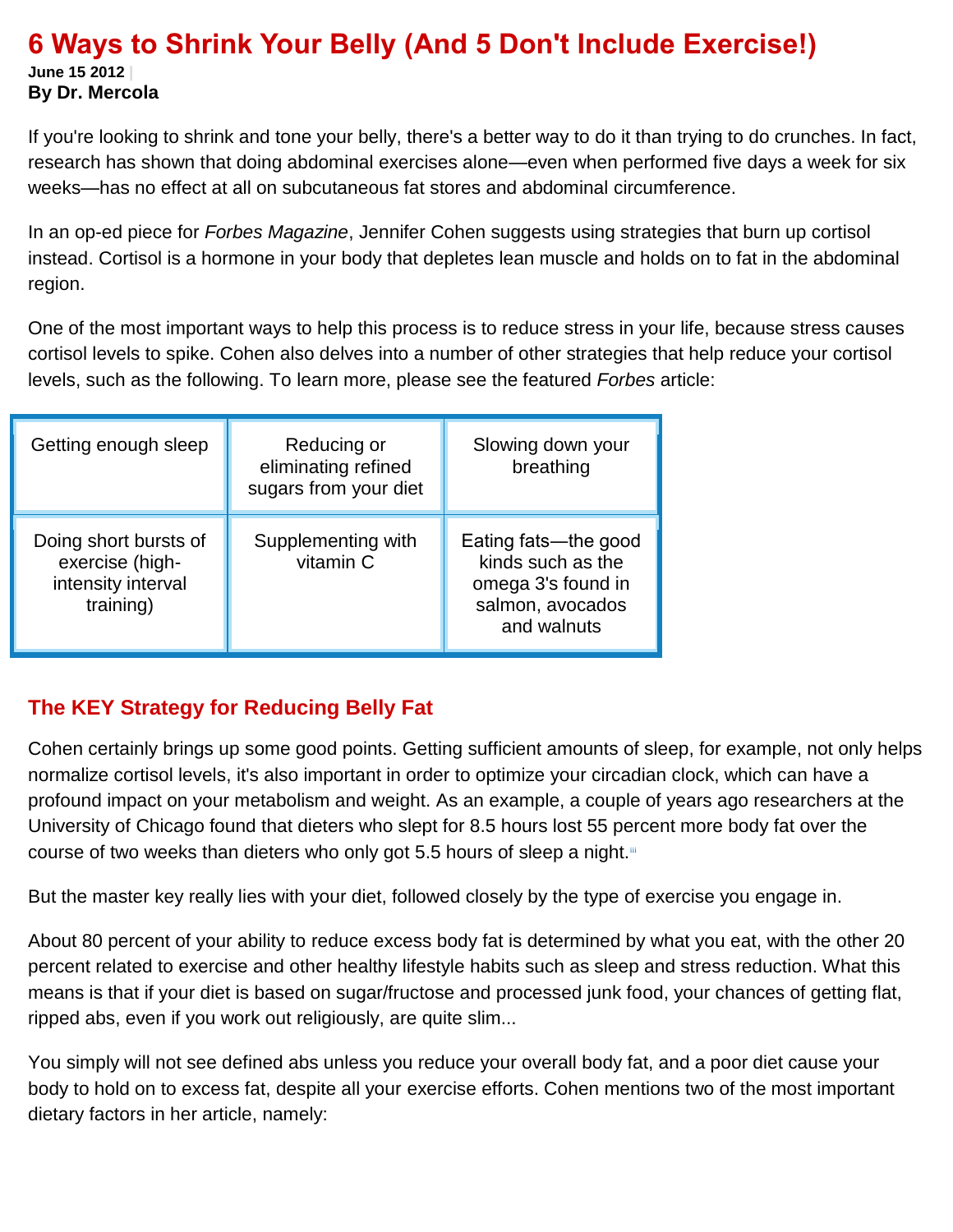- **Reducing or eliminating sugar from your diet**. This includes ALL forms of sugar and [fructose](http://articles.mercola.com/sites/articles/archive/2010/01/02/highfructose-corn-syrup-alters-human-metabolism.aspx), whether refined or "all-natural" such as agave or honey, as well as all grains (including organic ones), as they quickly break down to sugar in your body
- **Increasing [healthful fats](http://articles.mercola.com/sites/articles/archive/2011/08/08/eating-fat-wont-make-you-fat-but-these-10-things-will.aspx) in your diet**, such as healthy saturated fats and animal-based omega-3's

One of the most pernicious dietary influences on your weight loss goals is fructose, which hides in so many processed foods and beverages, it can be near impossible to avoid unless you alter your shopping and cooking habits. By avoiding processed foods in general, and focusing instead on whole, preferably locally grown organic foods, cooked at home, you can circumvent one of the greatest dietary obstacles there is today.

For more details, I suggest you review my Optimized [Nutrition Plan](http://www.mercola.com/nutritionplan/index2.htm), which is a comprehensive and step-bystep guide to help you make health-promoting food- and lifestyle choices. This includes:

| Limit your fructose to less<br>than 25 grams per day, and,<br>ideally to less than 15 grams<br>per day, as you're likely<br>consuming 'hidden' fructose<br>if you eat processed foods<br>or sweetened beverages | Limit or eliminate all<br>processed foods                                              | Eliminate all gluten, and<br>highly allergenic foods from<br>your diet |
|-----------------------------------------------------------------------------------------------------------------------------------------------------------------------------------------------------------------|----------------------------------------------------------------------------------------|------------------------------------------------------------------------|
| Increase the amount of<br>fresh vegetables in your<br>diet, and consider juicing                                                                                                                                | Eat at least one-third of your<br>food uncooked (raw), or as<br>much as you can manage | Avoid artificial sweeteners of<br>all kinds                            |

## **The Primary, and the Most Surprising, Dietary Offenders**

Fructose, primarily in the form of high fructose corn syrup hidden in processed foods and beverages is the primary contributing factor to widespread and seemingly out-of-control obesity. The top offenders in this category include:

| Grain-based desserts (cakes, cookies,<br>donuts, pies, crisps, cobblers, and granola<br>bars) | Soda, energy drinks, and sports drinks |  |
|-----------------------------------------------------------------------------------------------|----------------------------------------|--|
| <b>Breads</b>                                                                                 | Juice drinks and fruit punches         |  |
| <b>Breakfast cereals</b>                                                                      | Fast food and pre-packaged dinners     |  |
| Prepackaged, processed lunches                                                                | Coffee drinks                          |  |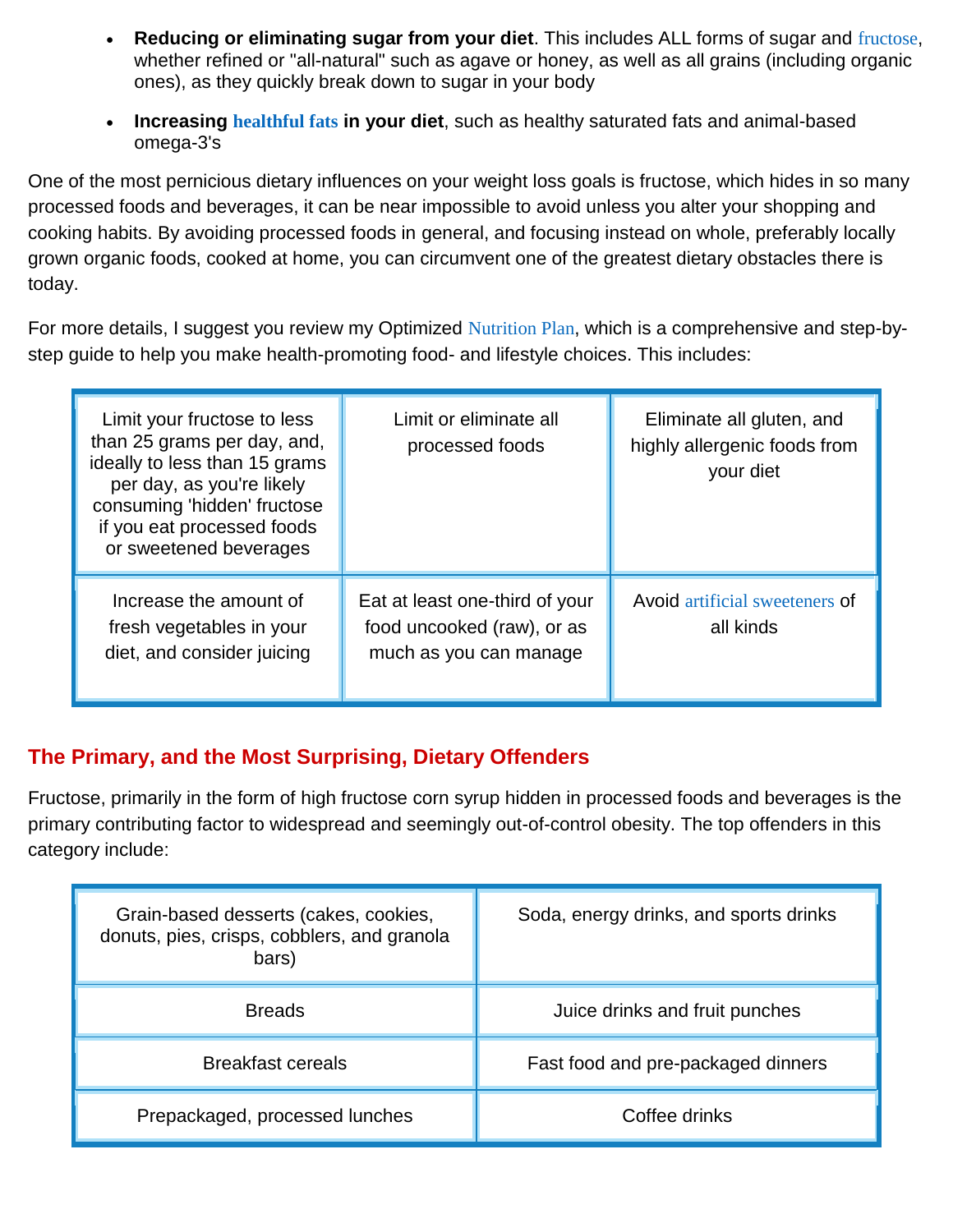There are also a number of foods that are typically considered healthy that you might not suspect would contribute to your weight problem. But while considered "healthy" by the mainstream, these foods are actually *loaded* with sugar and/or fructose:

| Yoghurt                                                                          | Condiments, sauces, and salad dressings |  |
|----------------------------------------------------------------------------------|-----------------------------------------|--|
| High-fructose fruits: apples, pears, grapes,<br>watermelon, persimmon, and mango | "Diet" foods and snacks                 |  |
| Dried fruits: raisins, figs, apricots                                            | Infant formula                          |  |
| Enhanced waters (such as VitaminWater)                                           | Jarred baby foods and teething biscuits |  |

## **What's the Best Fat-Busting Exercise?**

Once you've addressed your diet, exercise can truly begin to work its magic on your physique, and help boost fat loss even further. The trick to achieve flat abs is to incorporate the *correct types* of exercises.

[High-intensity interval exercises](http://fitness.mercola.com/sites/fitness/archive/2010/11/13/phil-campbell-on-sprint-8-exercises.aspx) are at the core of my [Peak Fitness](http://fitness.mercola.com/sites/fitness/archive/2012/02/10/phil-campbell-interview.aspx) routine. This short intense training protocol improves muscle energy utilization and expenditure due to its positive effects on increasing muscle mass and improving muscle fiber quality. Muscle tissue burns three to five times more energy than fat tissues, so as you gain muscle, your metabolic rate increases, which allows you to burn *more* calories, even when you're sleeping. Further, several studies have confirmed that exercising in shorter bursts with rest periods in between burns more fat than exercising continuously for an entire session.

In fact, you can actually lose more weight by reducing the amount of time you spend on exercise, because when doing high-intensity interval training you only need 20 minutes, two to three times a week. Any more and you'll overdo it! You can get the details on how to properly perform these exercises in the video below.

#### **Next: Exercises that Target Your Abs**

While ab workouts specifically may not help you reduce body fat, they still provide important benefits and should not be overlooked. Your abdominals are part of your body's 29 core muscles, which are located mostly in your back, abdomen and pelvis. This group of muscles provides the foundation for movement throughout your entire body, and strengthening them can help protect and support your back, make your spine and body less prone to injury and help you gain greater balance and stability.

When you build your ab muscles, it's like developing an internal corset that holds your gut in. By doing so, you help stabilize your spine, vertebrae and discs, which in turn can significantly reduce back pain and make it easier for you to lift heavy items, twist and turn and perform the movements required for a full life. Having a strong abdominal wall is very important for optimal body movement and gets increasingly more important with advancing age.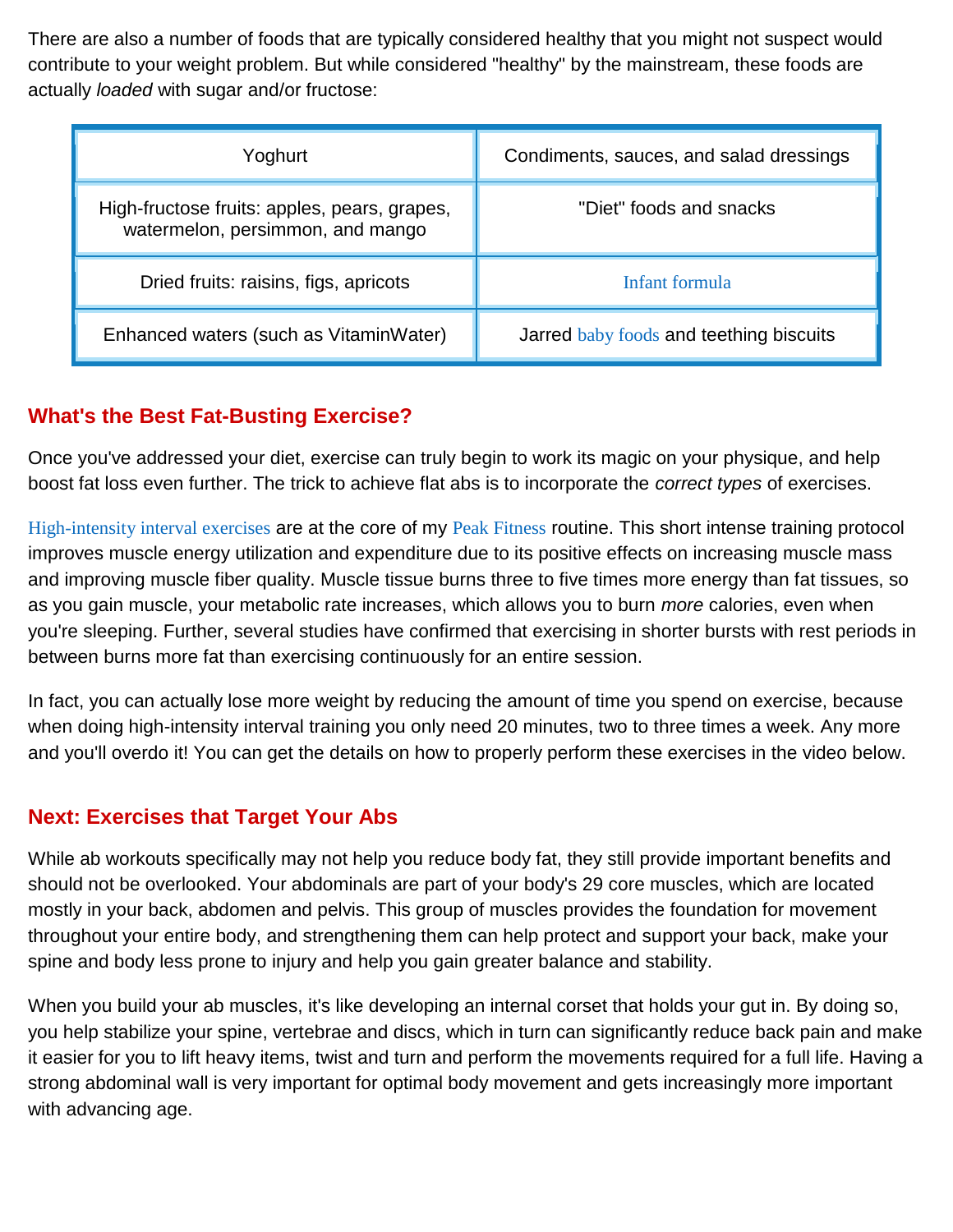A strong abdominal wall is also what will produce that six-pack look once you've lost sufficient amounts of subcutaneous fat. However, conventional crunches and sit-ups are not the most effective when it comes to creating flat, well-defined abs.

In order to effectively train your [core muscles](http://fitness.mercola.com/sites/fitness/archive/2011/02/01/best-exercise-for-abs.aspx), you must incorporate a variety of stabilization, functional and traditional exercises. A study by Petrofsky (2007) actually put this to the test by researching how much muscle activity is generated by different abdominal exercises. The simple, traditional abdominal floor crunch was found to produce and recruit the *least* amount of muscle activity when subjects were attached to an electromyography (EMG) machine! That's not to say that you should never perform a traditional abdominal crunch; but this particular exercise should be done as part of a varied core-strengthening routine.

This may include:

- Traditional exercises, such as a standard crunch with rotation or a standing rotation with a light hand weight.
- Functional exercises, including work on a stability ball.
- Stabilizing exercises, such as lying on the floor and pulling your belly back toward your spine and holding that position while breathing deeply
- Extension exercises, such as lying on your stomach with arms extended above your head. Then raising both arms and both legs, at the same time, off the floor. (Hold for a count of 5, or 5 breaths, and slowly return to the floor.)

Popular exercise programs that work your core muscles are widely available, and include virtually all the types of yoga and Pilates. But there's yet another exercise you might not have thought of: [push-ups](http://fitness.mercola.com/sites/fitness/archive/2011/04/08/for-killer-abs-try-some--pushups.aspx)! That's right. Push-ups don't just give you a stronger upper body, they also train your abdominals—as long as you're doing them correctly. I recommend watching Darin Steen's demonstration of the proper form below, but I've also included a summary of key points to remember:

- Keep your body stiff and straight as a plank
- Elbows at a 45-degree angle from your sides
- Breathe in on the way down
- Lower your body all the way down
- Breathe out on the way up

If you're looking to get rock-hard abs, remember that proper dietary choices is your first step, but from there a comprehensive fitness program and targeted ab exercises will help you achieve your goal.

#### **References:**

- [i](http://fitness.mercola.com/sites/fitness/archive/2012/06/15/interval-exercises-to-burn-belly-fat.aspx#_ednref1) [Journal of Strength and Conditioning Research July 28, 2011](http://www.ncbi.nlm.nih.gov/pubmed/21804427)
- *[ii](http://fitness.mercola.com/sites/fitness/archive/2012/06/15/interval-exercises-to-burn-belly-fat.aspx#_ednref2)* [Forbes March 27, 2012](http://www.forbes.com/sites/jennifercohen/2012/03/27/6-ways-to-burn-your-belly-fat-fast/)
- $\bullet$  "Annals of Internal Medicine October 5, 2010;153(7):435-41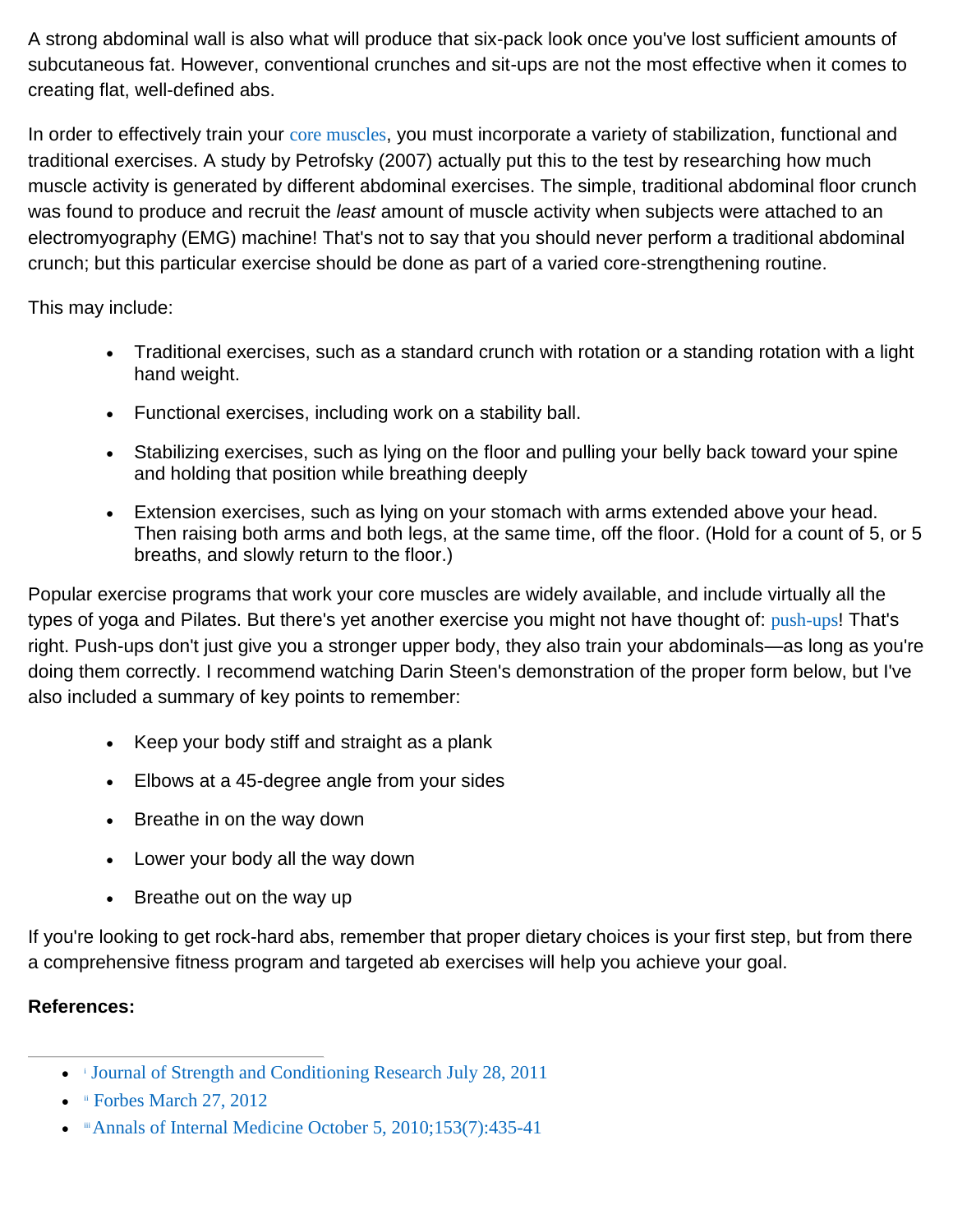#### **Shake and Keep Off Unwanted Belly Flab 54% Better Than Aerobics May 04 2012 | By Dr. Mercola**

A type of exercise that doesn't get much attention, but can provide truly impressive health benefits, is Whole Body Vibrational Training (WBVT), also known as Acceleration Training.

The exercise is done using a platform that vibrates in three-dimensions, or three planes: vertical, horizontal and sagittal (front to back).

The vibrations force your muscles to accommodate, resulting in dramatic improvement in strength, power, flexibility, balance, tone and leanness.

Other health benefits of whole body vibration training include:

- Increased weight loss
- Increased circulation
- Increased lymphatic drainage
- Cellulite reduction
- Increased hormone secretion: IGF-1, testosterone, and HGH (human growth hormone)

#### **Can You "Shake Off" Excess Weight?**

While it may sound like wishful thinking, research has shown that whole body vibrational training is remarkably effective when it comes to shedding excess weight. One study, published in the journal *Maturitas* in 200[9](http://fitness.mercola.com/sites/fitness/archive/2012/05/04/power-plate-acceleration-training-program.aspx#_edn1), found that vibrational training in conjunction with resistance training altered the body composition of postmenopausal women by successfully decreasing body fat.

Another study at the University of Antwerp in Belgium, published two years ago, found that the vibrational training was 54 percent more effective than traditional aerobics and strength training in producing visceral fat loss—the type of fat that tends to accumulate around your internal organs, associated with heart disease, high blood pressure and diabetes.

Furthermore, those who used vibrational training were far less likely to gain the weight back. The study included 79 obese adults (61 of whom completed the full trial). The study consisted of six months of intervention, plus a follow up at the 12-month mark to see if the weight loss had been sustained. The participants were randomly divided into four groups:

- Group 1 received a low-calorie diet only program
- Group 2 received a low-calorie diet plus conventional fitness program of cardio and weights exercises
- Group 3 received a low-calorie diet and progressive whole body vibrational training program
- Group 4—the control group—made no changes to their lifestyle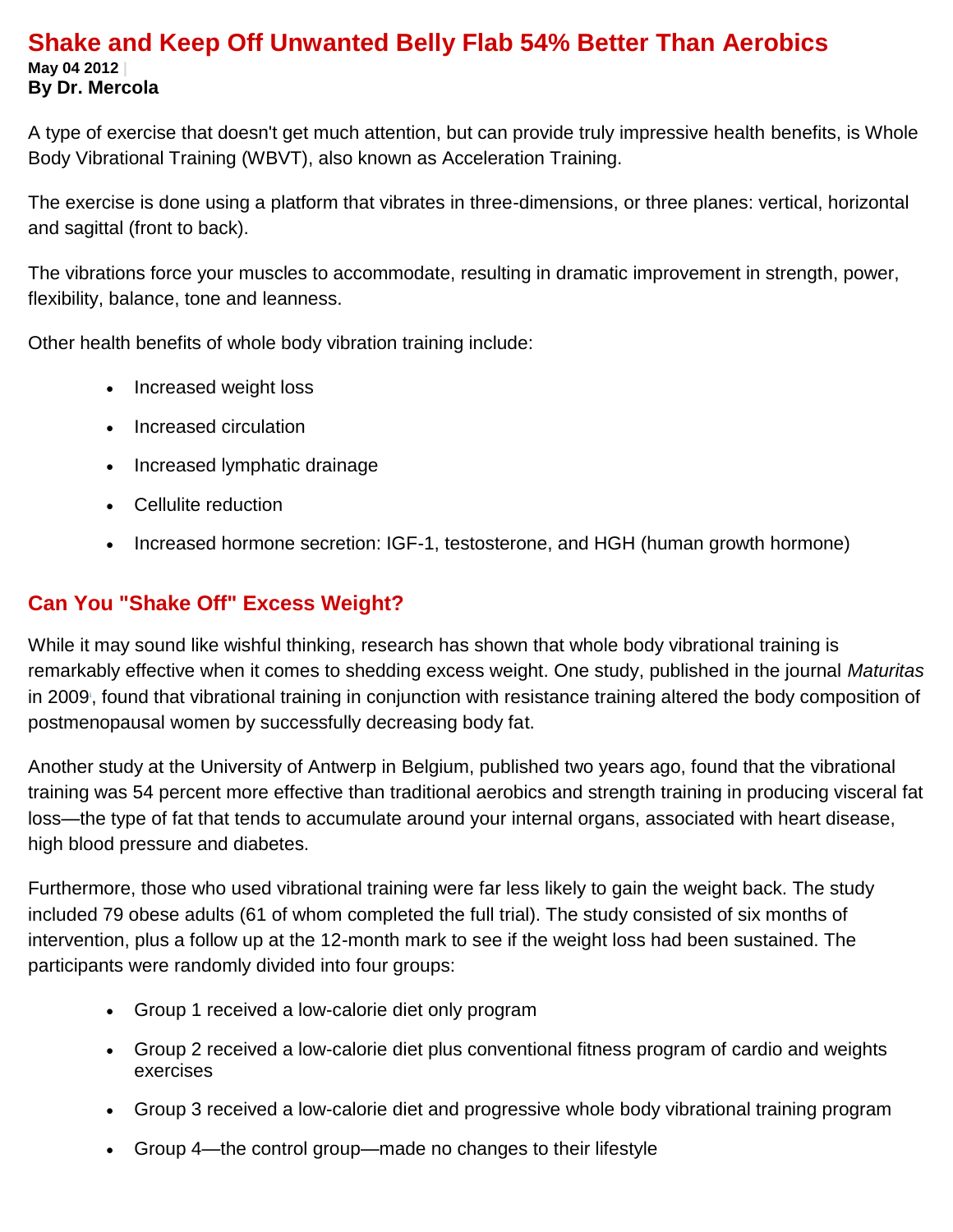Those using a combination of vibration training and a low calorie diet **lost twice as much visceral fat** in six months as those following a low calorie diet with traditional cardio and weight training. Interestingly, the fat loss they achieved remained steady in the vibration group after 12 months, whereas the other diet and exercise groups returned to their normal baseline levels once the intervention ceased.

The researchers suggested that the maintenance of visceral fat loss in the Acceleration Training group might be related to hormonal changes—specifically, increased production of human growth hormone (HGH). As I've explained in previous articles, [HGH](http://fitness.mercola.com/sites/fitness/archive/2010/12/24/a-fountain-of-youth-in-your-muscles.aspx) is a synergistic, foundational biochemical underpinning that promotes muscle and effectively burns excessive fat. It also plays an important part in promoting overall health and longevity.

Overall, this study suggests that Acceleration Training holds great promise for helping you achieve *and sustain* long-term weight loss and reduce potentially dangerous visceral fat. In conclusion, the authors stated:

*"Combining aerobic exercise or whole body vibration (WBV) training with caloric restriction can help to achieve a sustained long-term weight loss of 5-10 percent. These preliminary data show that WBV training may have the potential to reduce visceral adipose tissue more than aerobic exercise in obese adults, possibly making it a meaningful addition to future weight loss programs."*

## **Banish Unsightly Cellulite with Vibrational Training**

Cellulite is a common problem for women of all ages. Here too, vibrational training has been shown to be [e](http://fitness.mercola.com/sites/fitness/archive/2012/05/04/power-plate-acceleration-training-program.aspx#_edn3)ffective. In a German six-month long research project into the effects of Acceleration Training on cellulite<sup>ii</sup>, 55 subjects were divided into two groups:

- 1. One group did Whole Body Vibrational Training for 8-13 minutes, two to three times a week
- 2. The second group performed the identical vibrational exercise, plus another 24-48 minutes of cardio training, two to three times a week

Baseline measurements were collected at the beginning of the study, and repeated six months later. The data collected included:

- Skin condition (the measure of cellulite or evaluation of the deposits of dimpled fat under the skin).
- Circumference of calf muscles, buttocks, and upper thigh.
- Body composition: body fat percentage, lean mass percentage.

After six months, the Whole Body Vibrational training group only had a cellulite reduction of just below 26 percent, while the WBV plus cardio group had a cellulite reduction of just over 32 percent. The authors concluded:

*"This study proves that easy, simple and efficient whole body vibration training can defeat cellulite; it can accelerate and enhance collagen remodeling, improve circulation, increase lean tissue, help people to lose fat and reduce the size of buttocks, thighs and calves."*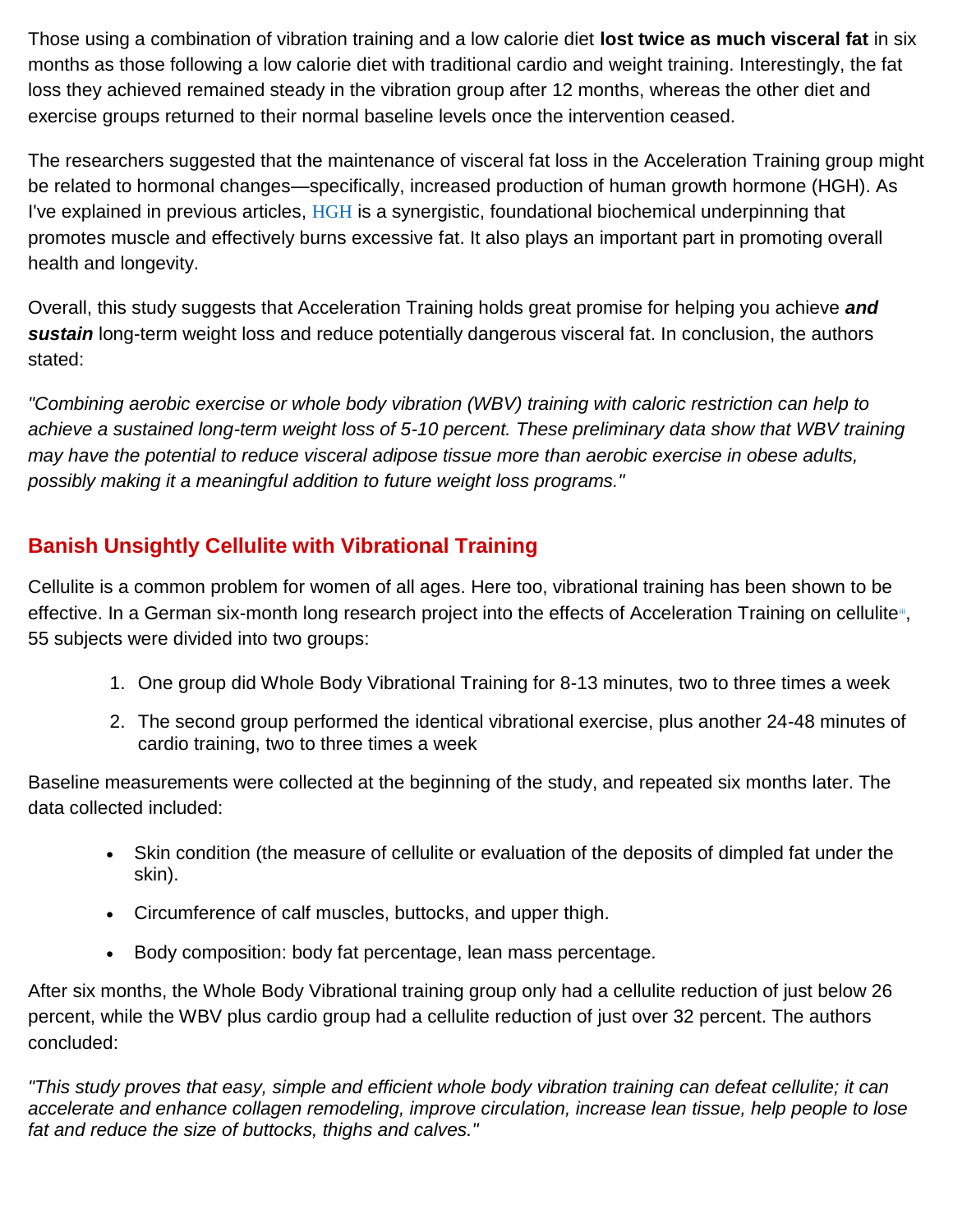## **Other Health Benefits of Whole Body Vibration Exercise**

Two additional health benefits I want to address here are:

- Improved blood flow and circulation, and
- Increased HGH production

The former plays a key role in tissue healing, making it a particularly helpful adjunct when you're recovering f[r](http://fitness.mercola.com/sites/fitness/archive/2012/05/04/power-plate-acceleration-training-program.aspx#_edn4)om an injury. A 2007 study published in the *Medical Science Monitor*<sup>*f*</sup> found that just three minutes of massage on a Whole Body Vibrational machine doubles the mean circulation for a minimum of 10 minutes. According to the authors:

*"The emerging therapeutic modality of Whole Body Vibration as a passive intervention appears to increase circulation in individuals with healthy microcirculation."* 

Perhaps one of the most important health benefits of Acceleration Training though is its beneficial impact on your hormonal secretions, including human growth hormone (HGH), aka "the fitness hormone." The higher your HGH serum level, the healthier, leaner and stronger you will be, and the vibrations of the acceleration machine activate the fast and super-fast muscle fibers throughout your body, which promotes the release of [exercise-induced growth hormones](http://fitness.mercola.com/sites/fitness/archive/2010/07/27/the-growing-promise-of-shorter-more-intense-strength-training-workouts.aspx) at levels that actually mimic taking HGH injections!

HGH declines rapidly after age 21, and once you reach 30, you start to enter into what's called somatopause when your metabolism really starts to slow down. The amount of HGH you secrete also depends on how much lean body mass and belly fat you have. The more belly fat you have, the less HGH your body produces. Therefore, one major goal of any fitness program should be getting your body to pump up its HGH production, either through high-intensity interval training, such as [Peak Fitness](http://fitness.mercola.com/sites/fitness/archive/2010/12/24/a-fountain-of-youth-in-your-muscles.aspx), or Acceleration Training.

What's truly exceptional about Acceleration Training technology is, it engages up to **98 percent of your muscle fibers**—including the fast and super-fast muscle fibers*.* So, with Whole Body Vibrational training, you get greater rewards and shorter workouts because you're working muscle fibers *every second*. So, how exactly does Acceleration Training work? Read on...

## **The Mechanics of Acceleration Training**

As it relates to your workout, you can think of **force** as the amount of work done. In order to benefit from your workout, you must increase the forces on your body by increasing one of the two variables, **mass** or **acceleration**: To understand how Acceleration Training works your body, you need to familiarize yourself with Newton's simple but powerful Second Law[:](http://fitness.mercola.com/sites/fitness/archive/2012/05/04/power-plate-acceleration-training-program.aspx#_edn5)

#### *F = M x A*

*The force (F) on an object is a function of its mass (M) and its acceleration (F).*

1. When you lift weights, you're *increasing mass* (the mass of your body plus any weights you use).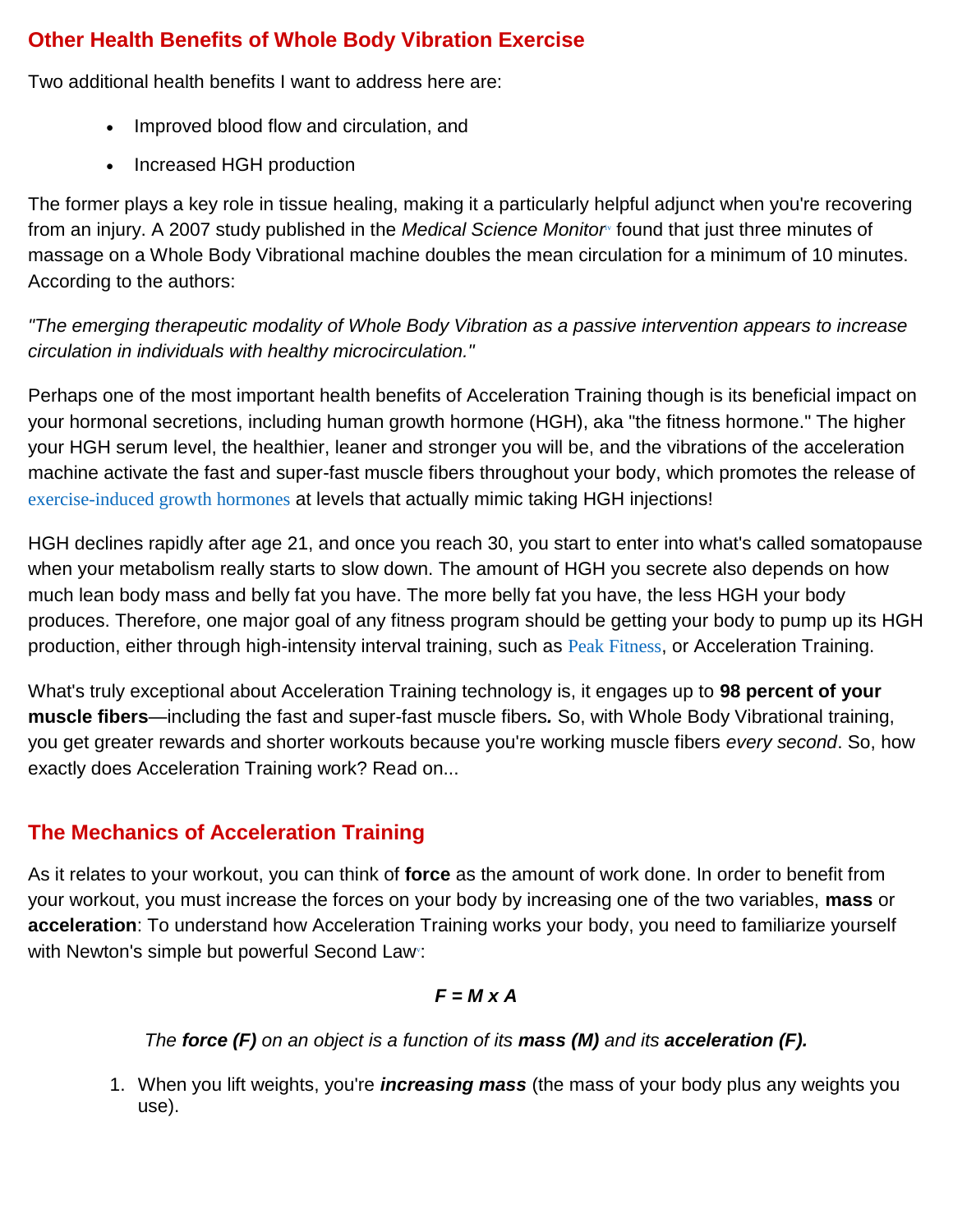2. Acceleration Training *increases acceleration.* The vibrations are actually very rapid small movements of the platform–mainly up and down. The changes of directions of the platform result in strong acceleration and decelerating forces, 25 to 50 times per second. The mass is simply your body, and vibration is the acceleration.

By increasing either (or both) of these variables, you increase the amount of force on your body, which is what puts the "work" into your workout. Gravity is another form of acceleration. It causes your muscles to develop in response to the effects of gravity, so that you can move. (If Earth had no gravity, you wouldn't develop muscles. That's why astronauts *lose* significant muscle mass in space.). Vibration adds more GRAVITY to your body, effectively increasing "G forces."

A high quality Acceleration Training machine can generate forces from two to six Gs depending on the frequency and amplitude settings used. Combinations of these frequencies and amplitudes make it possible for six force/intensity settings, which effectively apply between 1.0 G and 6.4 G forces to your body. So, even at the lowest setting, you are almost doubling your body weight in terms of applied forces:

- Frequency settings typically range from 25 Hertz to 50 Hertz (cycles per second).
- Amplitude refers to how far the plate moves during each cycle, which typically ranges from 1 mm (low) to 2 mm (high).

As mentioned at the beginning, high quality Acceleration Training machines vibrate in three planes: vertical, horizontal and front to back. When you stand on the vibrating platform, each muscle in your body reacts in a continuous flow of micro adjustments, contracting reflexively. The up-and-down movement improves your muscle tone. The left-to-right, and front-to-back movements improve your balance and coordination. The net result is a dramatic improvement in strength and power, flexibility, balance, tone and leanness.

Consider this: If you apply 30 Hertz (30 cycles per second) for 30 seconds, you are triggering/stimulating your neuromuscular system a total of *900 times in just half a minute*. This means you can train to athlete status with about 12-25 minutes of Acceleration Training, three days a week.

No wonder the results are so impressive!

## **Buyer Beware: Not All Acceleration Equipment are Created Equal...**

There are many cheap machines out there so please understand that not all machines will provide identical benefits. In fact, cheap machines using faulty construction could cause harm. In my opinion, here's what you want to look for when shopping for Acceleration (or Whole Body Vibration) Training equipment:

- Solid steel construction. Avoid plastic platforms as they can and do break. Watch for sturdiness as you watch their demo video.
- Optional vibration settings and the convenience of automatic programs. You may want to challenge your body and increase the vibration setting.
- Adequate weight limit. If it can't handle your weight, it can break or strain to run at a lower intensity level.
- Who is selling the equipment? Know the company and their reputation.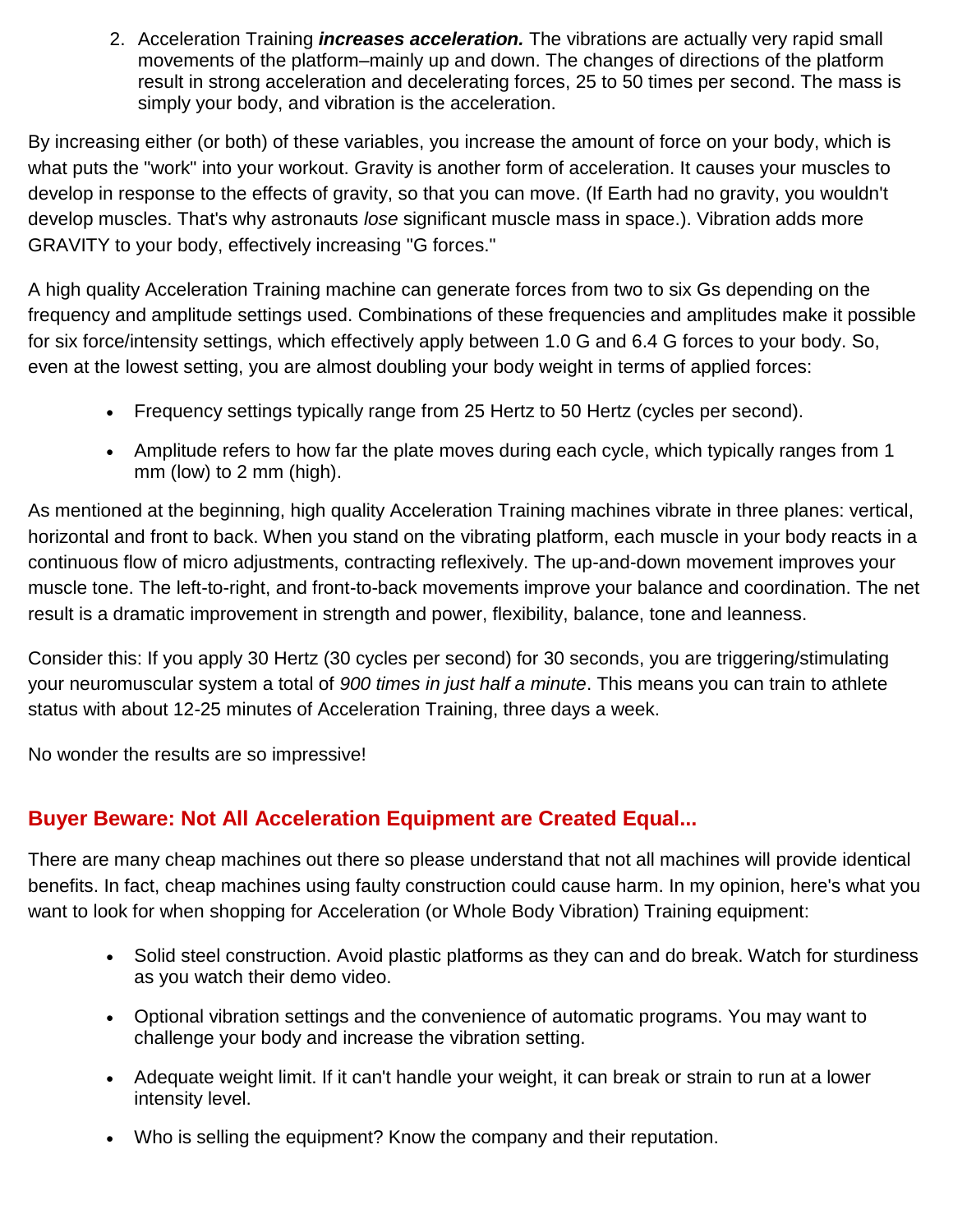- How loud is it? Many machines are excessively noisy which can contribute to psychological stress.
- Does the company provide a detailed guide and user manual? A video demonstration can be very helpful to learn recommended exercise positions.
- A good warranty and customer service in case you have questions. How long has the company been around? Will they be around long enough to honor their warranty?
- Beware of fake ratings. For example, it appears that the "Koehler Rating" may be fabricated. Don't fall for this type of marketing gimmick.

Be sure to take your time and check the fine print when shopping for Acceleration Training equipment. In my opinion, a reliable, well-built machine is truly a great investment that you'll appreciate for many years to come. Try to demo the machine you're interested. Notice how you feel when you step off. If you don't feel good afterwards, that's a red flag that the machine's vibrations may not be in tune with your body's natural frequencies.

Some foreign-made vibrating equipment is particularly poor with faulty electronics, buttons, cheap bearings and shoddy welds that commonly break. Beware of skinny support posts, unstable units, too small-sized plates, weak motors and units with insufficient power to support the vibration capacity.

With some Whole Body Vibration machines, you may experience a side-to-side type of motion – a "wobble board" effect. Avoid such machines, and look for two motor systems that provide a genuine 3-D workout.

## **Acceleration Training is Ideal for Virtually Everyone**

Whole Body Vibrational training, along with Peak Exercises, proves that exercise doesn't have to be difficult and time consuming to pay off. The near-total muscle fiber recruitment of Whole Body Vibrational training translates into a great high-intensity workout that can be completed in as little as 10 minutes, two to three times a week.

I truly believe Acceleration Training technology represents a revolution in fitness science that can benefit virtually everyone, regardless of age or fitness status.

Obviously, if you have health challenges such as heart disease or high blood pressure, you will want to consult with your health care provider before starting a new fitness program, but overall, Acceleration Training is so gentle that even the most frail can tolerate it, making it ideal even for the elderly and disabled.

#### **References:**

• <sup>i</sup>[Whole-body vibration augments resistance training effects on body composition in postmenopausal women.](http://fitness.mercola.com/sites/fitness/archive/2012/05/04/power-plate-acceleration-training-program.aspx#_ednref1) Maturitas. Vol. 63, pp: 79-83, 2009. Fjeldstad, C., I.J. Palmer, M.G. Bemben, and D.A. Bemben

 $\bullet$  <sup>[ii](http://fitness.mercola.com/sites/fitness/archive/2012/05/04/power-plate-acceleration-training-program.aspx#_ednref2)</sup> [Obesity Facts](http://www.ncbi.nlm.nih.gov/pubmed/20484941) 2010;3(2):93-100,

 $\bullet$ [iii](http://fitness.mercola.com/sites/fitness/archive/2012/05/04/power-plate-acceleration-training-program.aspx#_ednref3) [Anti Cellulite Untersuch.](http://www.powerplate.com/resources/htm/research/research-cards/beauty/en/power-plate-training-helps-reduce-cellulite.htm) SANADERM Professional Clinic for Skin Illnesses and Allergies, Bad Mergentheim, Germany. 2003. Internal publication. Frank, H., B. Moos, A. Kaufmann, and A. Herber,

 $\bullet$  [iv](http://fitness.mercola.com/sites/fitness/archive/2012/05/04/power-plate-acceleration-training-program.aspx#_ednref4) [The effect of whole body vibration on lower extremity skin blood flow in normal subjects](http://www.ncbi.nlm.nih.gov/pubmed/17261985), Medical Science Monitor. Vol. 13(2), pp: CR71-76, 2007,

<sup>•</sup> V [Newton's Second Law](http://csep10.phys.utk.edu/astr161/lect/history/newton3laws.html)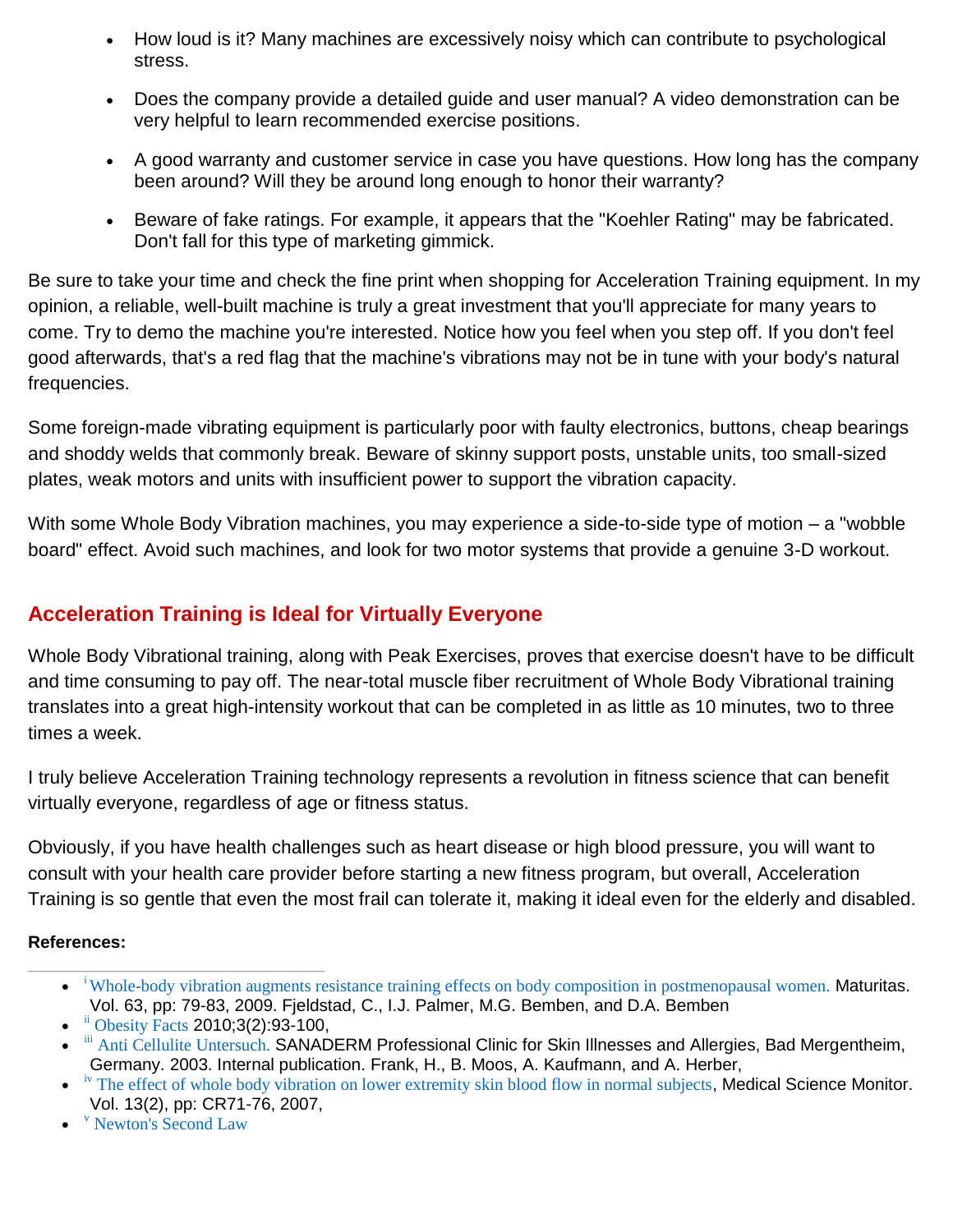# **Eat This to Reduce Muscle Soreness after Exercise**

**September 11 2011 |**

In this interview, Dr. Craig Sale, an expert in sports physiology and nutrition, discusses the benefits and science behind supplementation with beta-alanine to improve muscle performance.

Many times, you can finish a workout and feel great, but the next day your body starts to ache. Your muscles feel sore because they are damaged and need time to recover; this is called DOMS, delayed onset muscle soreness.

DOMS starts between 8 and 24 hours after a workout. It happens most often to those who do not exercise on a regular basis or who have just resumed activity after a long term of inactivity. It used to be thought that the cause was buildup of lactic acid in the muscles, but it is now known that lactic acid does not remain in your muscle tissues for very long after an exercise session.

According to Steady Healthy, possible theories for the cause of DOMS include:

- Muscle soreness occurs because of microscopic tears in muscle fibers
- It is caused due to tears in the tissue that connects the muscle not the muscle itself
- The damaged muscles release chemical irritants, which irritate pain receptors
- The damaged muscles become inflamed hence causing soreness
- Changes in osmotic pressure, muscle spasms and a change in the way the muscle cells regulate calcium may be responsible for the soreness

#### **Dr. Mercola's Comments:**

In a recent interview, Dr. Gabriel Cousens brought up a nutritional supplement of particular interest to vegans and vegetarians, namely **carnosine.** Muscle building can be particularly tricky for vegans since they don't get any animal protein in their diet, but Dr. Cousens' research has lead him to believe that vegans can compensate for the lack of protein by getting sufficient amounts of carnosine.

I was intrigued with Dr. Cousens' concept when he introduced it to me, so I decided to invest a few hours and scour the medical literature for evidence in support of it. As a result, I also interviewed Dr. Craig Sale, an expert in sports physiology and nutrition, to get his opinion on it. He's a wealth of knowledge on this topic, so to get the full scoop, I highly recommend listening to the entire interview or reading through the transcript.

Interestingly enough, not only is there some evidence suggesting it can be helpful for vegans but it also plays a significant role in muscle performance and muscle soreness.

## **What is Carnosine, and How Can it Benefit Your Muscles?**

Carnosine is a pluripotent dipeptide composed of two amino acids, beta-alanine and histadine, found in many tissues but most notably in your muscles. It serves several important roles, two of which are:

1.Buffering acids in your muscle and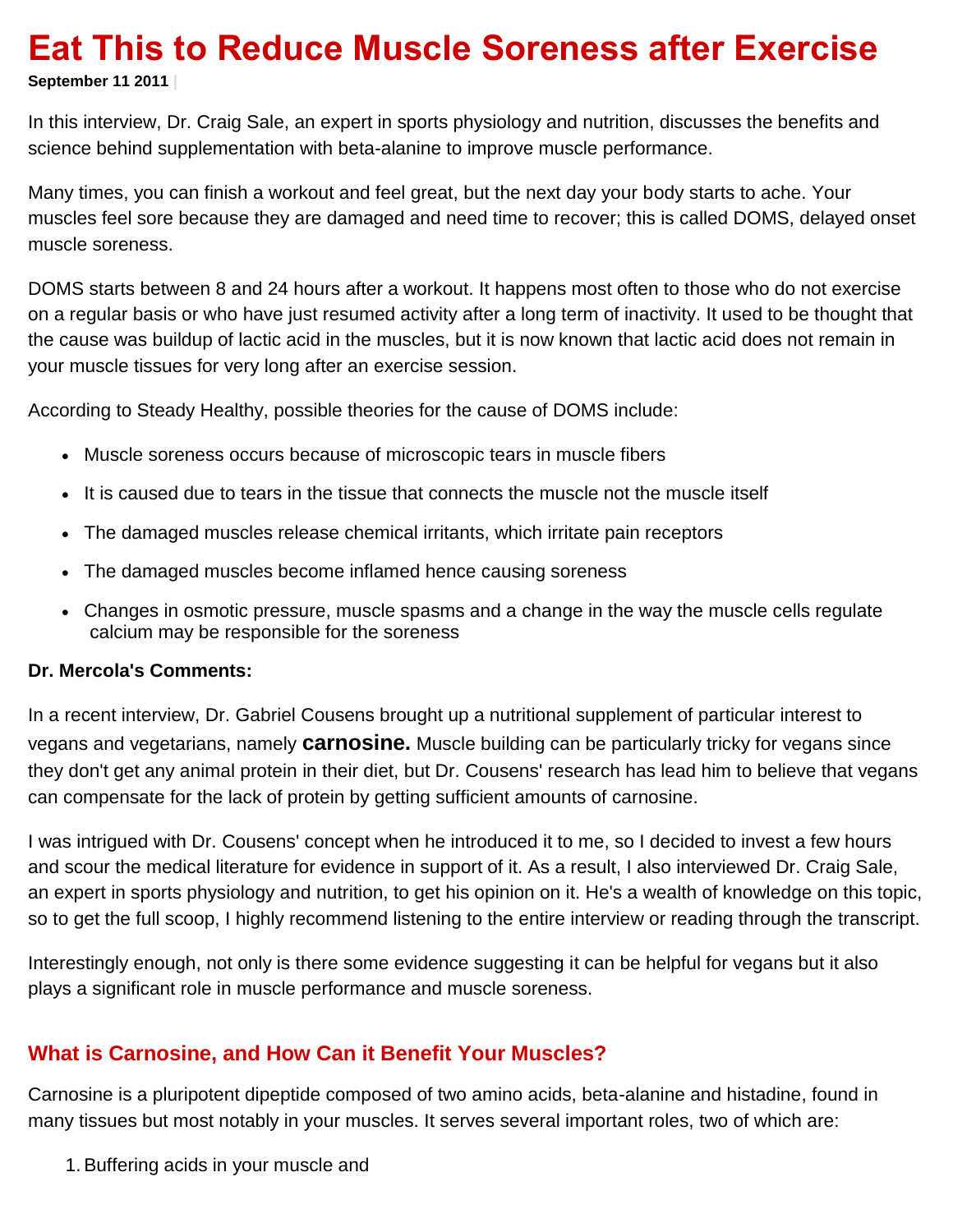2.Serving as a potent antioxidant

It appears particularly useful for improving anaerobic high intensity exercise performance, but both of the functions mentioned above also explain how carnosine may help reduce muscle soreness.

As mentioned in Steady Health, *damaged muscles become inflamed, which can cause soreness. Since carnosine is a potent antioxidant, in your muscle, its presence can serve to quell muscle inflammation. It's also a primary buffer against high lactic acid levels, as explained in a* [review published in the](http://www.biovita.fi/files/pdf/Carnosine_Begum.pdf) *International [Journal of Sport Nutrition and Exercise Metabolism](http://www.biovita.fi/files/pdf/Carnosine_Begum.pdf)* in 2005.

However, if you are considering using carnosine as a supplement it is important to realize that carnosine itself is probably *not* that useful because enzymes rapidly break it down to its constituent amino acids (betaalanine and histidine), which are then absorbed by your muscles and re-formed back into carnosine.

Most studies find that if you want to increase athletic performance with carnosine, your best bet is to use **beta-alanine** instead, since beta-alanine appears to be the rate limiting amino acid in the formation of carnosine.

Dr. Sale explains:

*"One of the critical things to understand is that we talk about beta-alanine supplementation to increase muscle carnosine levels in the muscle. We do that because beta-alanine is the right limiting step to carnosine synthesis, primarily due to the fact that it's held in low concentration in your muscle. It's got a higher Km with muscle carnosine synthase, which is the enzyme responsible for the formation of carnosine in the muscle."* 

The reason you want to have higher, or optimal, concentrations of carnosine in your muscle is because when you perform high intensity exercise, metabolites such as hydrogen ions accumulate in your muscle, which can disrupt the "contractile machinery" in your muscle and lead to fatigue.

As your muscle accumulates hydrogen ions, you reduce the pH, making the muscle more acidic. The theory behind beta-alanine supplementation is that by improving the levels of carnosine in your muscle, you can counteract the detrimental effect of these hydrogen ion, thereby enabling you to continue muscle contraction in the high intensity exercise for a longer period of time.

#### **Beta-Alanine for Improved Performance and Reduced Muscle Soreness**

A [2002 study](http://www.ncbi.nlm.nih.gov/pubmed/12139778) demonstrated that athletes have a greater requirement for carnosine stores in their muscles and may be a factor determining their performance during high-intensity exercise, such as [Sprint 8](http://fitness.mercola.com/sites/fitness/archive/2010/06/26/10-minutes-of-exercise-yields-hourlong-effects.aspx) or strength training.

Beta-alanine has also been shown to be helpful for preventing muscle soreness when working out.

An interesting [study on carnosine published last year](http://adisonline.com/sportsmedicine/Abstract/2010/40030/Muscle_Carnosine_Metabolism_and__beta__Alanine.5.aspx) states that: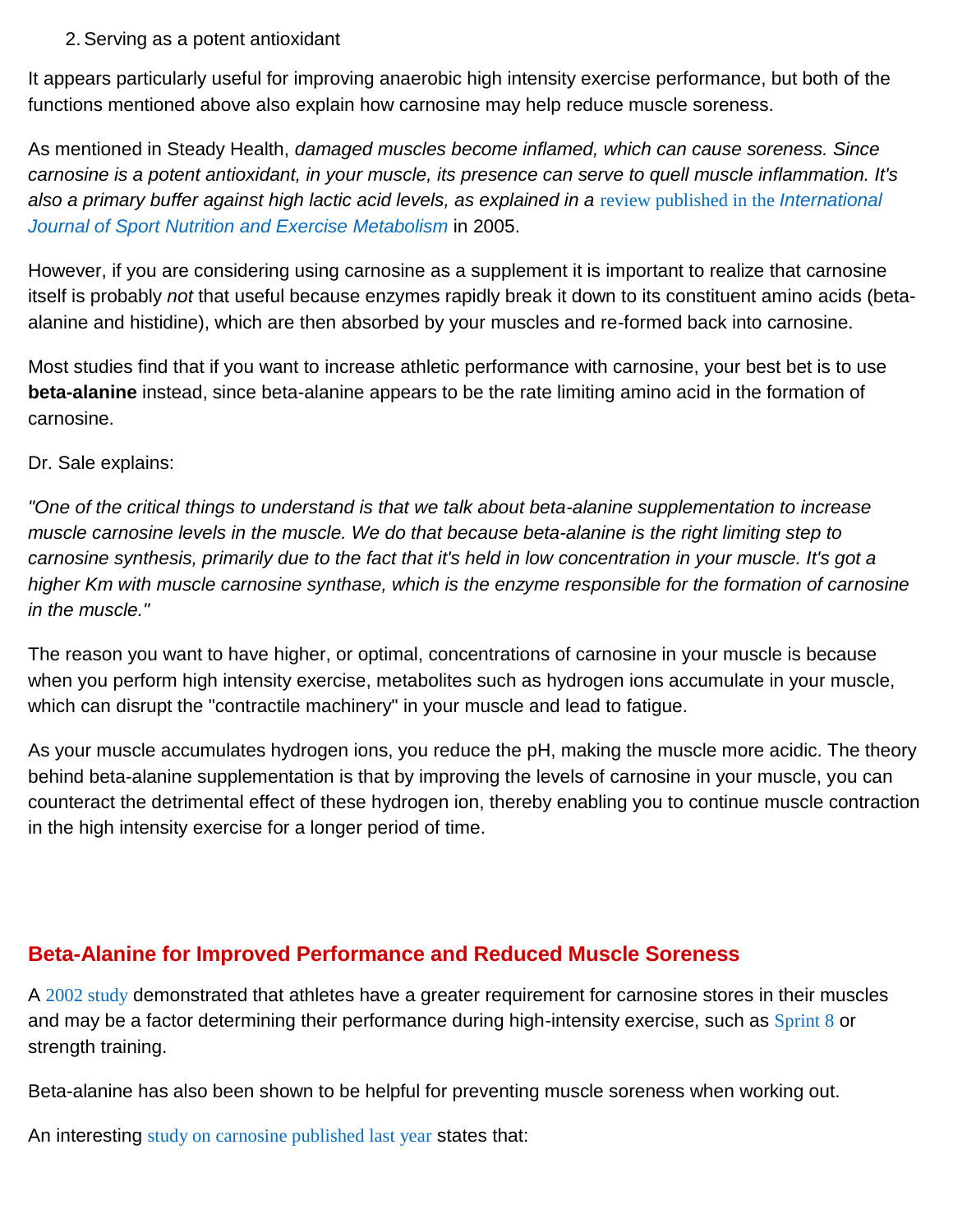*"Recent studies have shown that the chronic oral ingestion of β-alanine can substantially elevate (up to 80 percent) the carnosine content of human skeletal muscle.* 

*Interestingly, muscle carnosine loading leads to improved performance in high-intensity exercise in both untrained and trained individuals. Although carnosine is not involved in the classic adenosine triphosphategenerating metabolic pathways, this suggests an important role of the dipeptide in the homeostasis of contracting muscle cells, especially during high rates of anaerobic energy delivery.* 

*Carnosine may attenuate acidosis by acting as a pH buffer, but improved contractile performance may also be obtained by improved excitation-contraction coupling and defence against reactive oxygen species. High carnosine concentrations are found in individuals with a high proportion of fast-twitch fibres, because these fibres are enriched with the dipeptide.* 

*Muscle carnosine content is lower in women, declines with age and is probably lower in vegetarians, whose diets are deprived of β-alanine."*

So, should you use a supplement?

My impression is that although there are a number of useful dietary dipeptides like carnosine that might help with athletic performance, muscle building and soreness, the average person is still best served getting them from foods rather than supplements. The foods with the highest amount of useful dietary dipeptides like carnosine would be animal proteins, like eggs, whey protein, poultry and beef.

Since vegans avoid animal proteins and are deficient in carnosine-this is why Dr. Cousen recommends it as a supplement to his vegan patients.

Remember, that if you are a vegan or just want to improve your athletic performance and do decide to take a supplement, **I recommend taking its primary precursor, beta-alanine, rather than carnosine**, based on the science in this area. Dr. Sale agrees on this point. Beta-alanine is also a far less expensive supplement, compared to carnosine.

## **Another Beneficial Supplement for Optimal Muscle Performance**

Another "supernutrient" worth mentioning here is astaxanthin—one of the most potent antioxidants known to date. For example, it's far more powerful than beta-carotene, alpha-tocopherol, lycopene and lutein, all of which are members of its chemical family.

Astaxanthin is produced by the microalgae *Haematoccous pluvialis* when its water supply dries up, forcing it to protect itself from ultraviolet radiation. It exhibits VERY STRONG free radical scavenging activity, and protects your cells, organs and body tissues from oxidative damage, and has been shown to help improve muscle endurance, workout performance and recovery.

It also reduces inflammation from all causes, including workout injuries, and even enhances your ability to metabolize fat!

Mice given astaxanthin were found to have accelerated body fat reduction (i.e., "fat burning") when combined with exercise, as compared to exercise alone in a [2007 study](http://www.ncbi.nlm.nih.gov/pubmed/18082622). The researchers reported that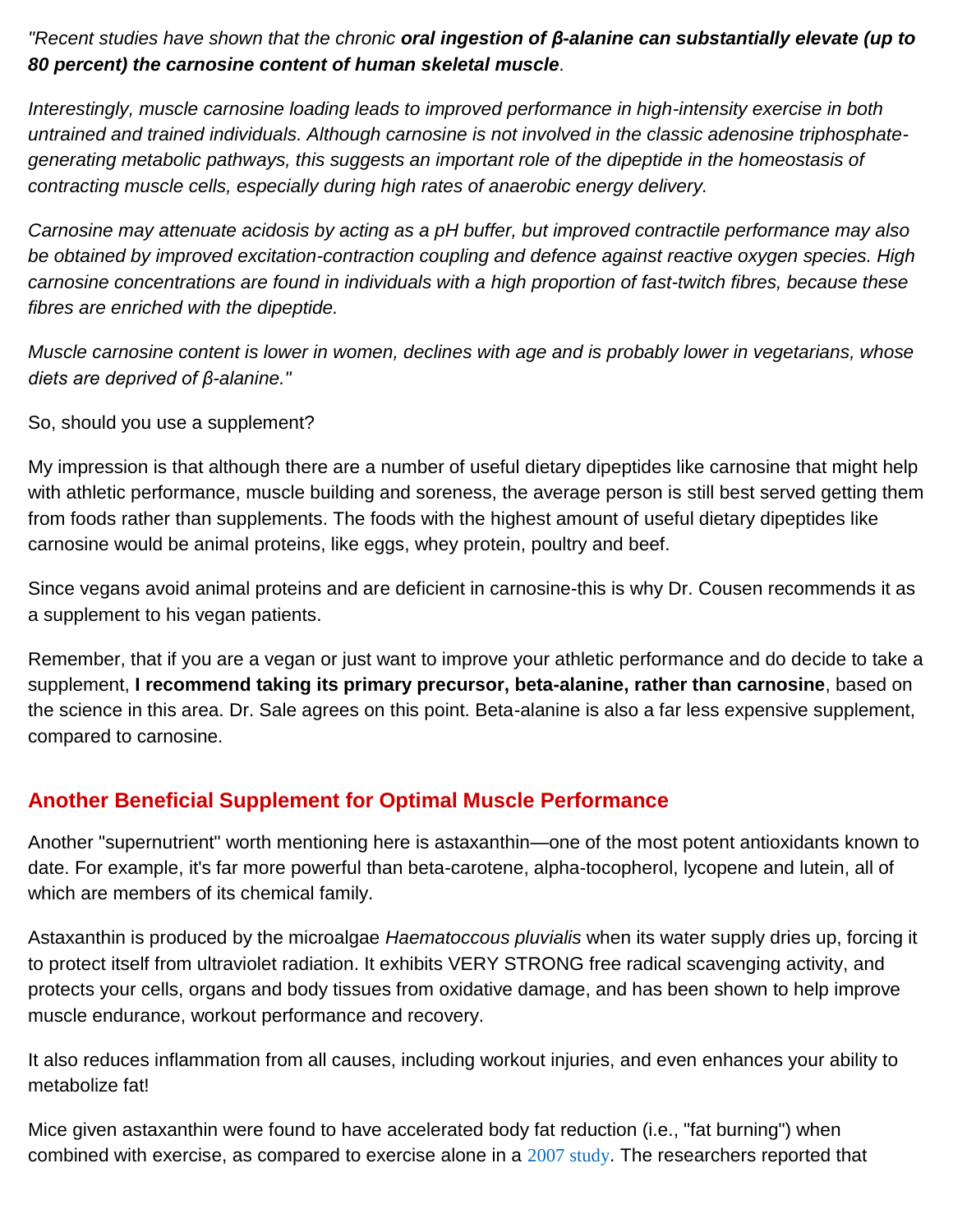astaxanthin seems to exert this effect by protecting the function of a lipid transport enzyme on the membrane of mitochondria that "fuels" energy production.

The end result?

Buff mice. Not that the world needs more physically fit rodents, but what works on mice often works on YOU.

## **Another Option: Using Acceleration Training**

Aside from using a beta-alanine supplement, or eating foods high in carnosine or its precursors, there's an entirely different option that can help build and strengthen muscles while at the same time reducing muscle soreness.

The alternative I'm thinking of is called [Whole Body Vibrational Training \(WBVT\), also known as Acceleration](http://fitness.mercola.com/sites/fitness/archive/2011/02/16/power-plate-the-most-exciting-fitness-breakthrough-in-decades.aspx)  [Training](http://fitness.mercola.com/sites/fitness/archive/2011/02/16/power-plate-the-most-exciting-fitness-breakthrough-in-decades.aspx) using a Power Plate. By stimulating your white muscle fibers—which are your fast- and super-fast muscle fibers—the Power Plate kick-starts your pituitary gland into making more growth hormone (HGH), which helps you build lean body mass and burn fat. Another [great effect of HGH](http://fitness.mercola.com/sites/fitness/archive/2010/07/27/the-growing-promise-of-shorter-more-intense-strength-training-workouts.aspx) is its ability to accelerate tissue healing.

Acceleration Training is quite different in that the vibrating plate targets your entire body, focusing on fully integrated motor and neurological patterns, which allows you to work ALL your muscles, and nerves, all at the same time.

It's a truly revolutionary approach to fitness because it addresses your neuromuscular system as a whole, rather than one limb or muscle group at a time. Not to mention it's time efficient, allowing you to trim off several precious hours per week from your workout time.

When used together with my [Peak Fitness program](http://fitness.mercola.com/sites/fitness/archive/2010/11/13/phil-campbell-on-peak-8-exercises.aspx), which includes Sprint 8; a series of powerful high-intensity burst-type exercises, you can complete your entire workout a *fraction* of the time you'd have to spend on traditional workouts.

Acceleration training using the Power Plate is really the perfect complement to Sprint 8 to build strength, shed excess fat, and improve athletic performance. Both of these techniques also help you produce growth hormone (HGH) naturally.

## **How the Power Plate Works**

The Power Plate works by vibrating in three-dimensions, or three planes: vertical, horizontal and sagittal (up and down). By moving very quickly (25 to 50 times per second) across a very short distance (two to four millimeters), you aren't knocked off balance, but the complex movement is just enough that your muscles have to continuously accommodate.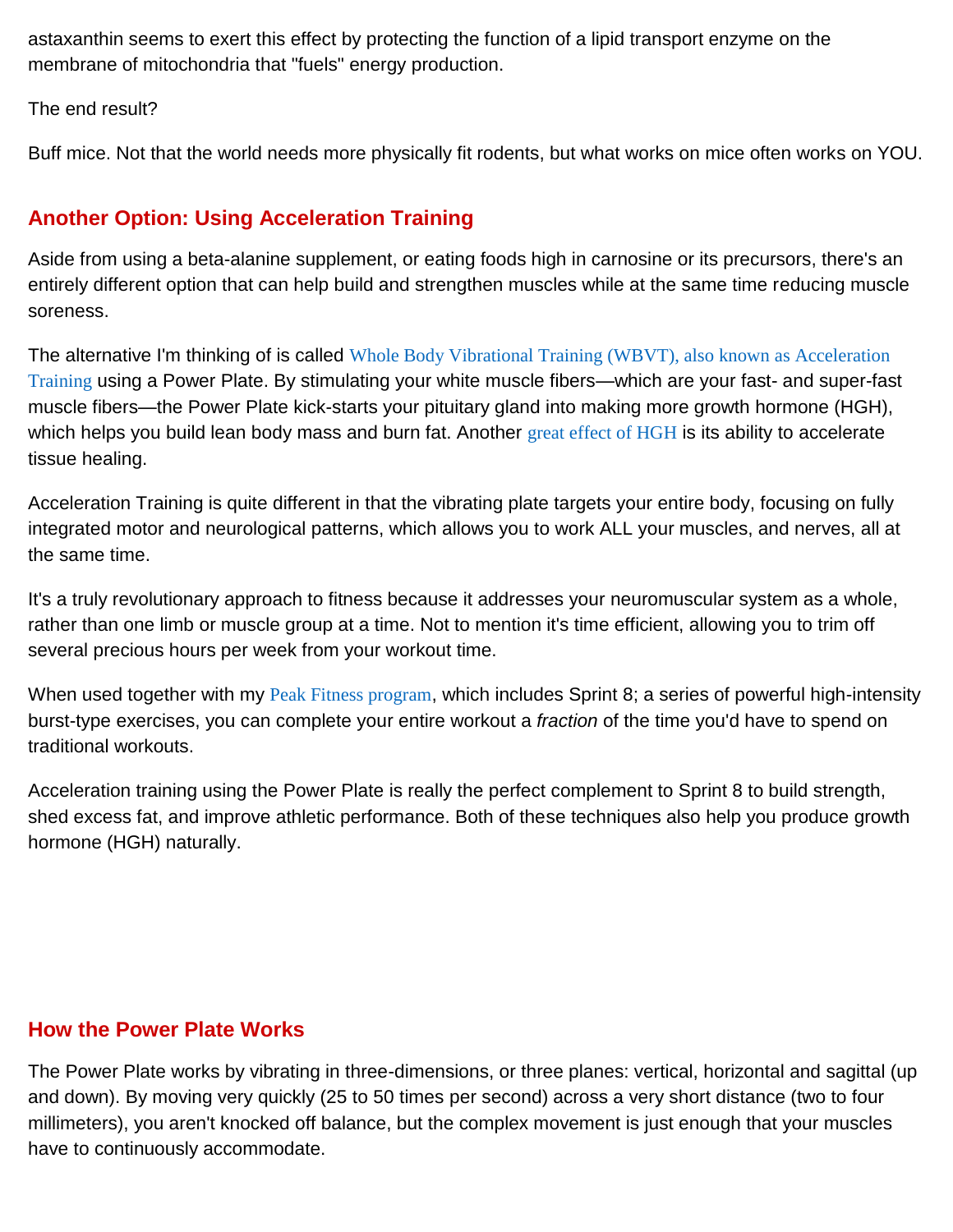- When the Power Plate vibrates up and down, your muscle tone improves.
- The left to right and front to back movements improves your balance and coordination.

The net result is a dramatic improvement in strength and power, flexibility, balance, tone and leanness. But that's not all.

When you stand on the vibrating Power Plate, each muscle in your body reacts in a continuous flow of micro adjustments, expanding and contracting reflexively. Just like when your leg automatically jerks after your physician taps it with his reflex hammer, your muscles react *automatically* to the Power Plate's vibrations— 25 to 50 times per second. Stimulating your muscles and nerves this way results in more work being done by your body in a shorter period of time—with FAR greater recruitment of your muscle fibers.

Just 12-25 minutes of Acceleration Training, three days a week, is really all you need.

## **The Many Benefits of Acceleration Training**

Aside from the benefits already mentioned, Acceleration Training has also been shown to provide:

- Immediate improvement in blood circulation
- Improved range of motion
- Improved proprioception and balance
- Increased bone density
- Faster recovery from injury
- Reduced pain and soreness

Which brings us right back to the issue of sore muscles...

While the jury is still out on what causes delayed onset muscle soreness (DOMS), there are strategies to help reduce muscle fatigue and soreness, whether you're a professional athlete or not.

To summarize, eating a diet that includes naturally-occurring carnosine, i.e. animal protein such as organic grass-fed beef or free-range chicken, or taking a beta-alanine supplement, and using a Power Plate can all help.

#### **Sources and References**

- [Steady Health September 27, 2010](http://www.steadyhealth.com/articles/How_to_Avoid_Sore_Muscles_after_a_Workout_____and_What_to_Do_When_Muscle_Pain_Occurs__a1472.html)
- [International Journal of Sport Nutrition and Exercise Metabolism 2005;15:493-514](http://www.biovita.fi/files/pdf/Carnosine_Begum.pdf)
- [Sports Medicine March 1, 2010, 40; 3:247-263](http://adisonline.com/sportsmedicine/Abstract/2010/40030/Muscle_Carnosine_Metabolism_and__beta__Alanine.5.aspx)
- [Video Transcript](http://mercola.fileburst.com/PDF/ExpertInterviewTranscripts/Interview-Craig-Sale.pdf)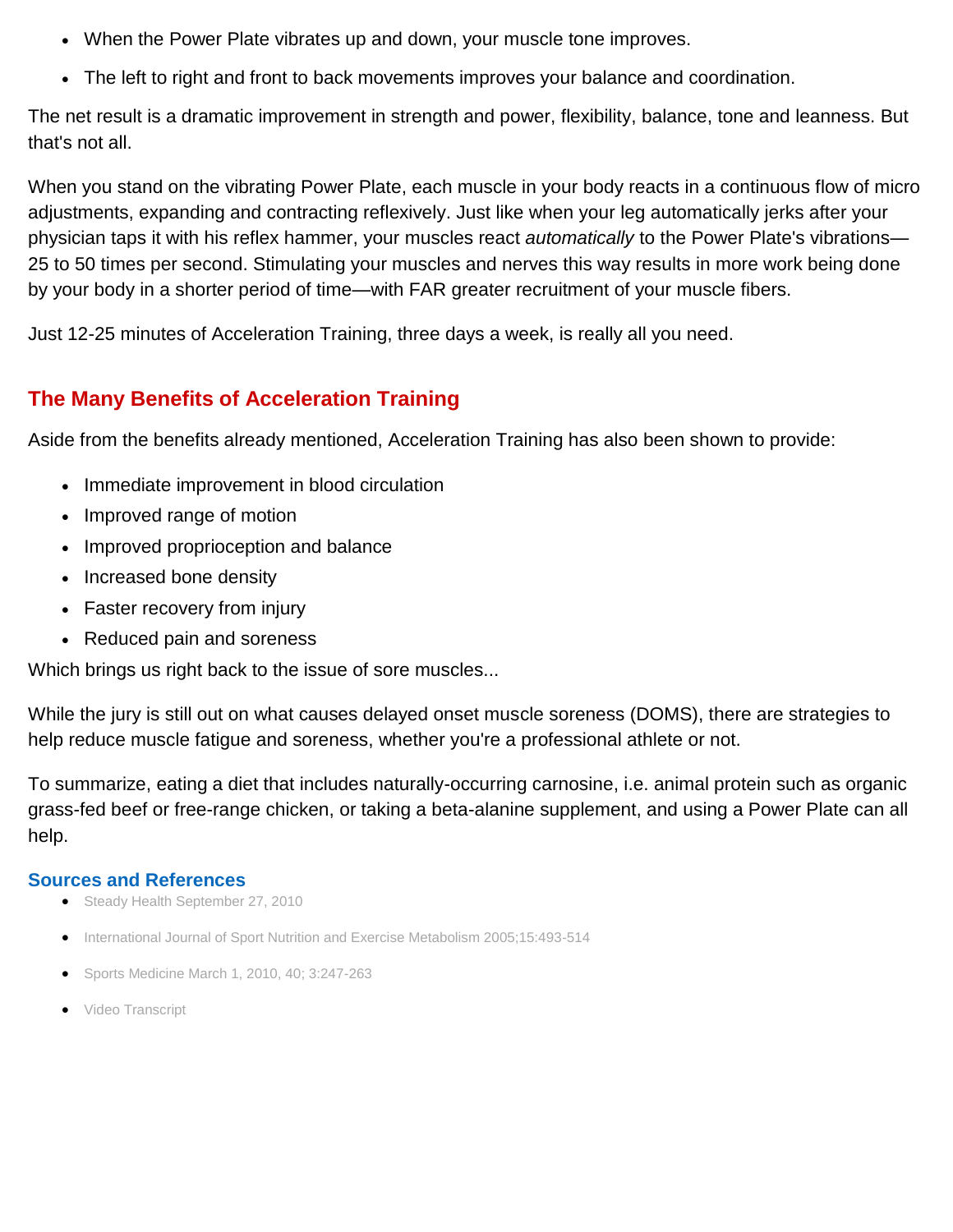## **New Research Shows Abdominal Exercises Do Not Reduce Your Belly Fat**

#### **August 20 2011 |**

A new study investigated the effect of abdominal exercises on abdominal fat. Twenty-four healthy, sedentary participants were randomly assigned either to an abdominal exercise group or a control group.

The abdominal exercise group performed 7 abdominal exercises, for 2 sets of 10 repetitions, 5 days a week for 6 weeks. Body composition, and abdominal muscular endurance were tested before and after training.

According to the study, as reported by Green Med Info:

*"There was no significant effect of abdominal exercises on body weight, body fat percentage, android fat percentage, android fat, abdominal circumference, abdominal skinfold and suprailiac skinfold measurements ... Six weeks of abdominal exercise training alone was not sufficient to reduce abdominal subcutaneous fat and other measures of body composition."*

#### **Dr. Mercola's Comments:**

If you think doing endless crunches is going to reward you with "six-pack" abs, think again. When 24 adults did seven abdominal exercises, five days a week for six weeks, [they did not lose any belly fat](http://www.ncbi.nlm.nih.gov/pubmed/21804427), or fat *anywhere* on their bodies, for that matter.

This doesn't mean you should ditch your abs workout, though! The participants *did* significantly improve their muscular endurance, and no doubt their muscles would have become more defined had they lost the layer of belly fat first … but they were missing a key component required to do that …

#### **What do You Need to Know to Reduce Belly Fat?**

Eighty percent of your ability to reduce excess body fat is determined by what you eat, with the other 20 percent related to exercise and other healthy lifestyle habits. So does this mean that it's virtually impossible to get a flat, firm stomach if your diet is based on sugar, fructose and processed junk food -- even if you work out religiously?

In most cases, yes!

You will not see defined abs unless you reduce your overall body fat, and a poor diet will act like a magnet to your excess fat, causing it to cling to you despite all your exercise efforts.

One of the most [pernicious dietary influences on your weight loss goals is](http://articles.mercola.com/sites/articles/archive/2010/01/02/highfructose-corn-syrup-alters-human-metabolism.aspx) fructose, which hides in so many processed foods and beverages, it can be near impossible to avoid unless you alter your shopping and cooking habits. By avoiding processed foods in general, and focusing instead on whole, preferably locally grown organic foods, cooked at home, you can plow your way through one of the greatest dietary obstacles there is today.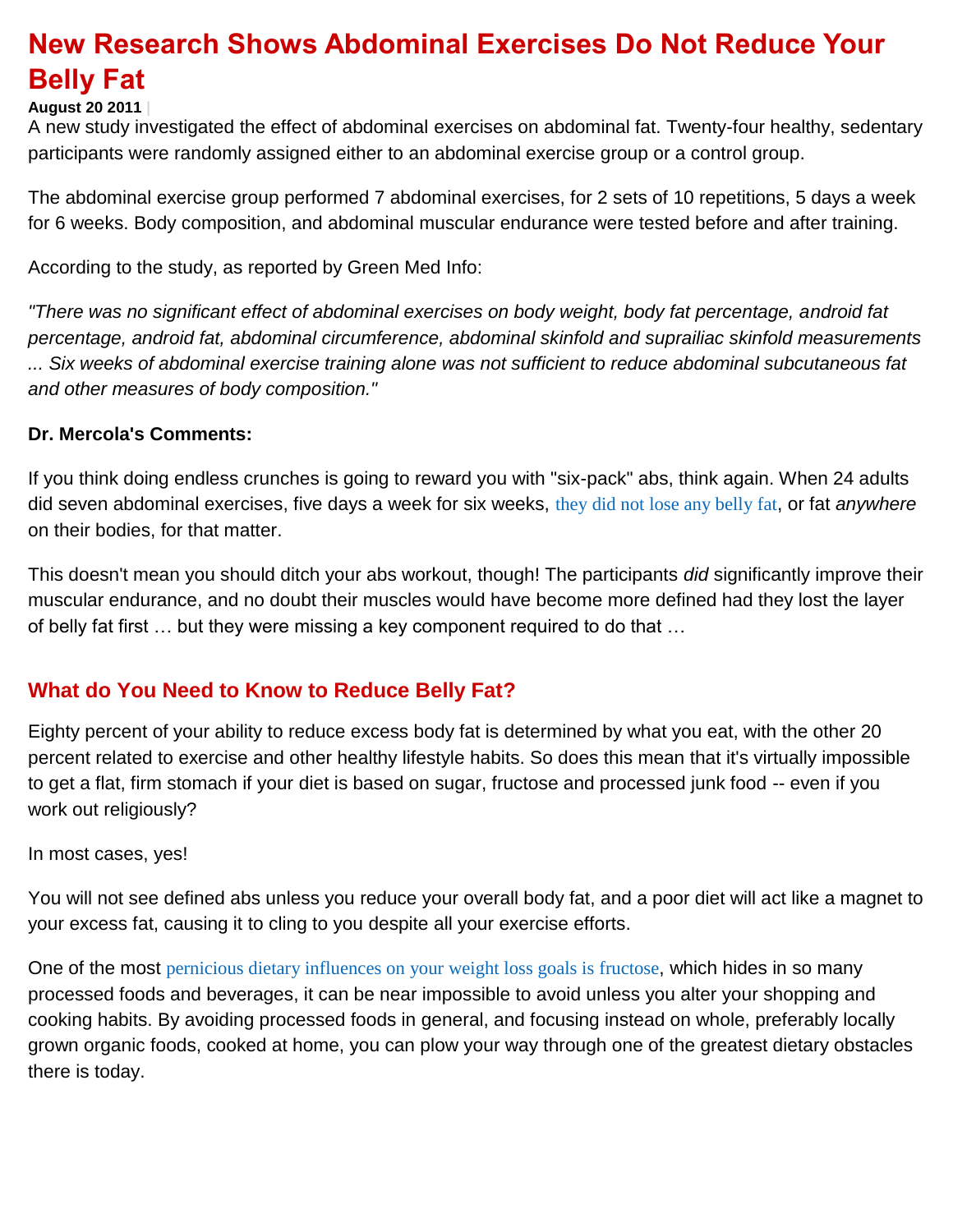The number one step of any weight loss and weight maintenance plan is to severely restrict or eliminate fructose from your diet; it is the first of my two primary dietary recommendations that directly conflict with most people's dietary choices but could make a very big difference in your weight:

- 1.Severely restricting carbohydrates (sugars, fructose, and grains) in your diet
- 2. Increasing [healthy fat consumption](http://articles.mercola.com/sites/articles/archive/2011/08/08/eating-fat-wont-make-you-fat-but-these-10-things-will.aspx)

For more details, if you are interested in reducing your body fat I suggest you [review my nutrition plan](http://www.mercola.com/nutritionplan/index2.htm), which is a comprehensive and step-by-step guide to help you make health-promoting food and lifestyle choices. This includes:

| Limit your fructose to<br>less than 25 grams per<br>day, and, ideally to less<br>than 15 grams per day,<br>as you're likely<br>consuming 'hidden'<br>fructose if you eat even<br>small amounts of fruit,<br>processed foods or<br>sweetened beverages | Limit or eliminate all<br>processed foods                                                 | Eliminate all gluten,<br>and highly allergenic<br>foods from your diet |
|-------------------------------------------------------------------------------------------------------------------------------------------------------------------------------------------------------------------------------------------------------|-------------------------------------------------------------------------------------------|------------------------------------------------------------------------|
| Increase the amount of<br>fresh vegetables in<br>your diet, and consider<br>juicing                                                                                                                                                                   | Eat at least one-third of<br>your food uncooked<br>(raw), or as much as<br>you can manage | Avoid artificial<br>sweeteners of all kinds                            |

## **What's the Best Fat-Busting Exercise?**

I don't want to leave you with the impression that exercise is not important; this could not be further from the truth! To really maximize your weight loss efforts, combine your dietary changes with [high-intensity interval](http://fitness.mercola.com/sites/fitness/archive/2010/11/13/phil-campbell-on-peak-8-exercises.aspx)  [exercises like Sprint 8](http://fitness.mercola.com/sites/fitness/archive/2010/11/13/phil-campbell-on-peak-8-exercises.aspx).

This short intense training protocol improves muscle energy utilization and expenditure due to its positive effects on increasing muscle mass and improving muscle fiber quality. Muscle tissue burns three to five times more energy than fat tissues. This means that muscle gain increases your body's metabolic rate and allows you to burn *more* calories, even when you're sleeping.

Further, several studies have confirmed that exercising in shorter bursts with rest periods in between burns more fat than exercising continuously for an entire session. In fact, you can actually lose more weight by reducing the amount of time you spend on exercise, as with Sprint 8 exercises, you only need 20 minutes, two to three times a week.

Any more and you'll overdo it!

You can get the details on [how to perform Sprint 8 exercises](http://fitness.mercola.com/sites/fitness/archive/2010/11/13/phil-campbell-on-peak-8-exercises.aspx) in the video below.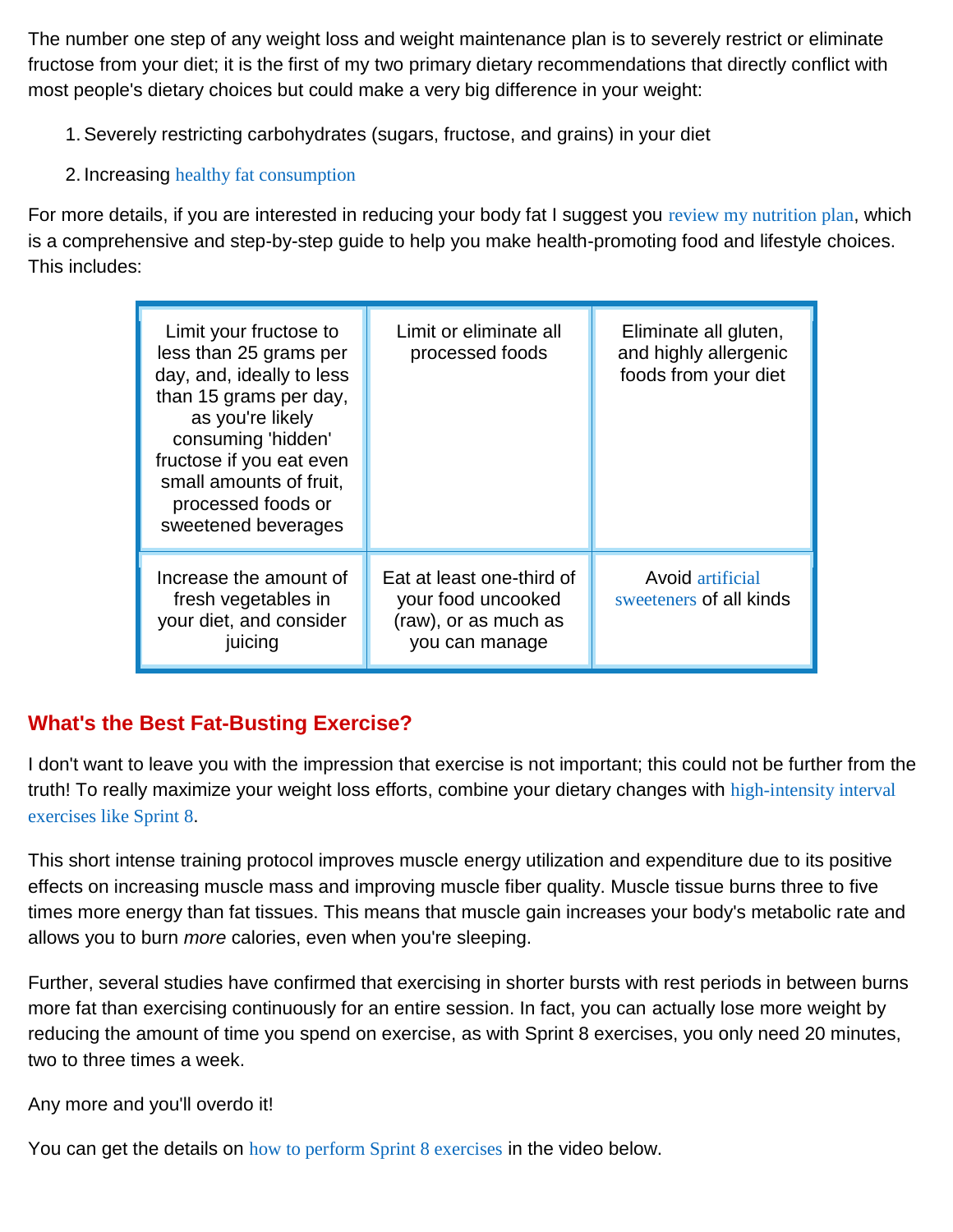## **Strength Training Also Helps You Burn Fat**

Again, one of the most time-efficient ways to burn more calories is actually to gain more muscle! For every pound of additional muscle you gain, your body will burn an additional 50-70 calories per day. So, if you gain 10 pounds of muscle, you will automatically burn 500-700 more calories per day than you did before.

Furthermore, your muscles also participate in the regulation of glucose and lipid metabolism and insulin sensitivity, protecting you against obesity, diabetes and cardiovascular disease.

Virtually everyone, from [kids](http://fitness.mercola.com/sites/fitness/archive/2010/11/25/kids-benefit-from-strength-training.aspx) to seniors, can benefit from strength training, unfortunately many still make the mistake of equating weight training with "bulking up." Please understand that strength training is not just about "looking good." It's also an important part of [maintaining a healthy weight](http://fitness.mercola.com/sites/articles/archive/2009/09/12/10-Reasons-Why-Exercise-is-Good-for-Your-Weight.aspx), strengthening your bones, and improving posture, range of motion and functionality of your body.

## **Why Abdominal Exercises are** *Still* **Incredibly Important**

Ab workouts specifically may not help you reduce body fat, but they will provide you with some phenomenal benefits. Your abdominals are part of your body's 29 core muscles, which are located mostly in your back, abdomen and pelvis. This group of muscles provides the foundation for movement throughout your entire body, and strengthening them can help protect and support your back, make your spine and body less prone to injury and help you gain greater balance and stability.

When you build your ab muscles, it's like developing an internal corset that holds your gut in. When you tighten your "inner weight belt," you create more stabilization for your spine, vertebrae and discs, which in turn can significantly reduce back pain and make it easier for you to lift heavy items, twist and turn and perform the movements required for a full life.

Having a strong abdominal wall is very important for optimal body movement and gets increasingly more important with advancing age. Strong abs represent a strong center of gravity, which means you'll be more stable and balanced, and less prone to falls. Not only that, but strengthening your abs will allow you to improve your posture by sitting straighter and standing taller.

## **One of the Best Ab Workouts You'd Probably Never Expect …**

Healthy diet? Check.

Sprint 8? Check.

Strength training? Check!

Now you're ready to start incorporating even more techniques into your fitness routine, including those exercises that will directly tone and target specific body areas like your abs. Now, crunches and sit-ups do have their place, but the world of abdominal fitness has come a long way since you were doing sit-up tests in gym class.

Core exercises, specifically abdominal exercises, must be done in a variety of ranges of motion, in different angles and positions, in order to engage all muscles. It is also important to understand that what works for